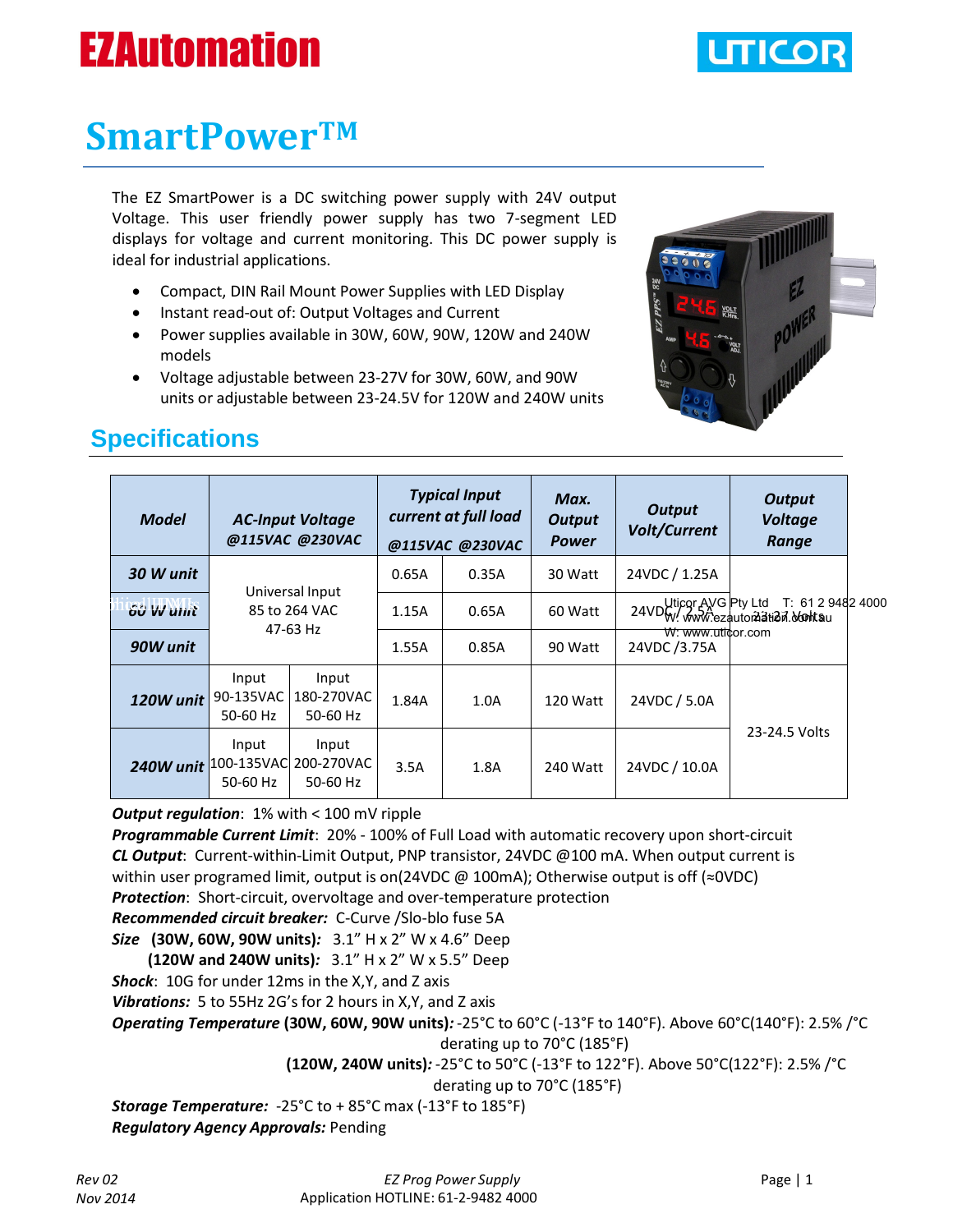## **Mounting**

SmartPower power supplies are mounted on a DIN 3 type of rail (EN 50022-35x7.5 *OR* EN 50022-35x15). While mounting the supply, please ensure that there is a 3" free space all around the supply for unobstructed flow of air.

#### **Mounting Dimensions: 30W, 60W, 90W units**

**Front View**

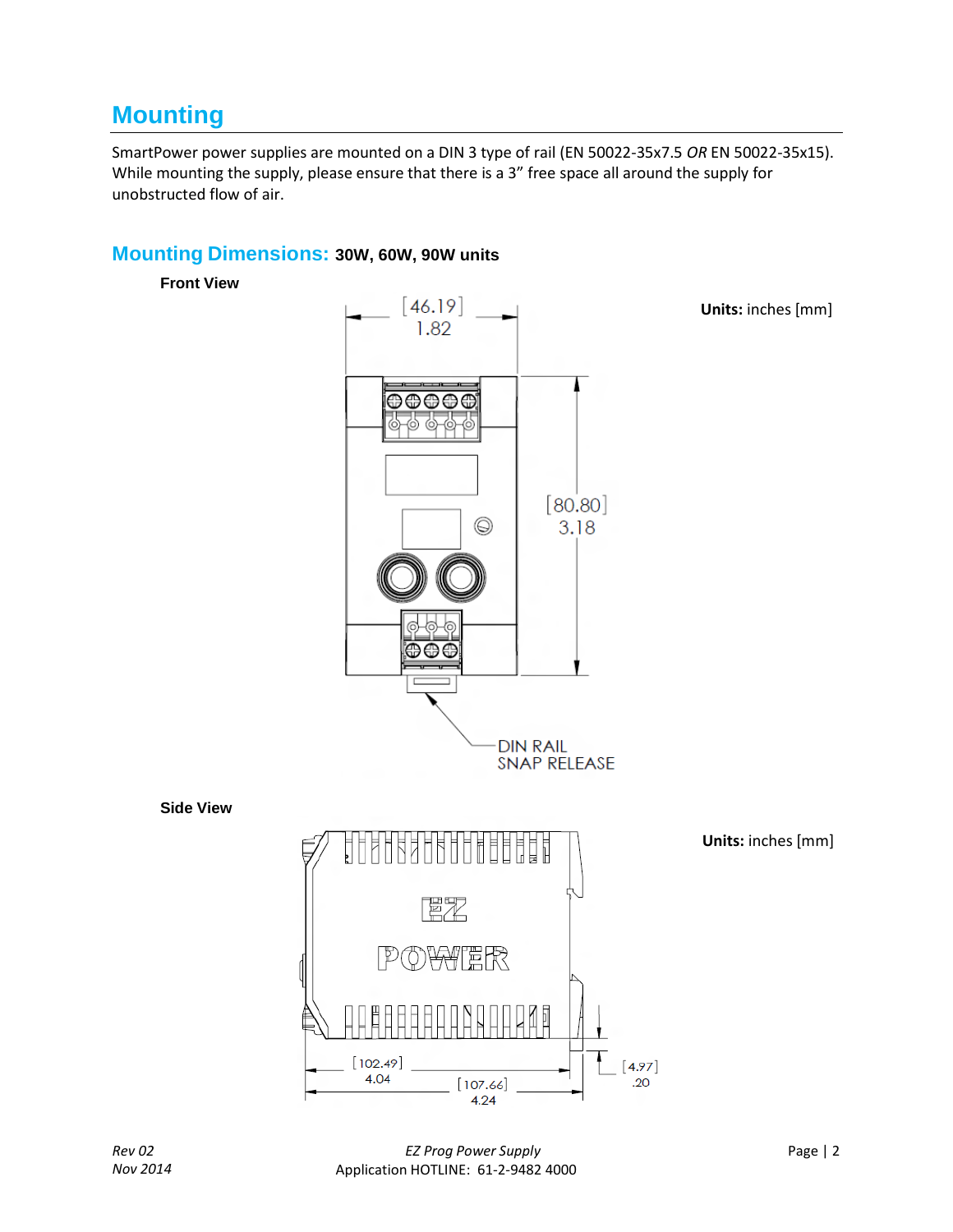#### **Mounting Dimensions: 120W and 240W units**

**Front View**



**Side View**



**Units:** inches [mm]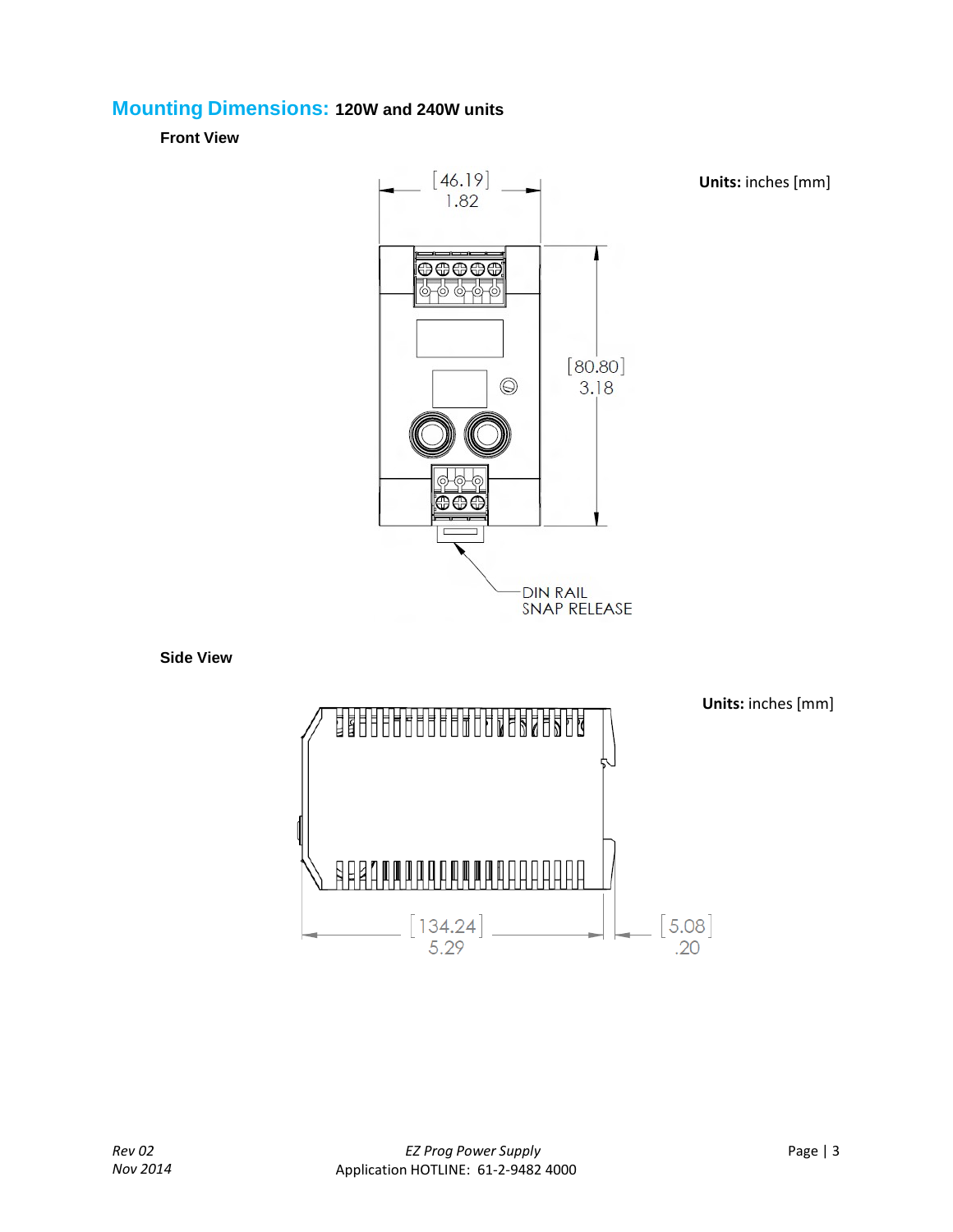## **Wiring**

Take necessary precautions while working with the AC wiring. Use local electric code while wiring the power supply.

The Input and Output connectors on the SmartPower should be wired as follows:

| <b>CL</b>                                       |                |                            |
|-------------------------------------------------|----------------|----------------------------|
|                                                 |                |                            |
|                                                 |                | <b>DC OUTPUT connector</b> |
| $\begin{array}{c} 24W \\ \text{DC} \end{array}$ | Pin            | <b>Function</b>            |
| $EZPPS^{\rm w}$<br>VOLT<br>K.Hrs.               |                | -Vout                      |
|                                                 |                | -Vout                      |
| $-\triangle \triangle +$                        | $\ddot{}$      | +Vout                      |
| VOLT<br>ADJ.<br>AMP                             | $+$            | +Vout                      |
|                                                 | CL             | Current Limit status*      |
| ⇧<br>0                                          |                |                            |
| 110/230W                                        |                | <b>AC INPUT connector</b>  |
| AC In                                           | Pin            | <b>Function</b>            |
| $\theta$ $\theta$ $\theta$                      | F              | <b>AC Ground</b>           |
|                                                 | L1             | Line                       |
|                                                 | L <sub>2</sub> | Neutral                    |
| L1 L2<br>Е                                      |                |                            |

**\*CL Output:** Current-within-Limit output is a PNP transistor output capable of sourcing 100 mA at 24 VDC. The output is ON (24VDC nominal) when output current is less than programmed limit, the output is off otherwise.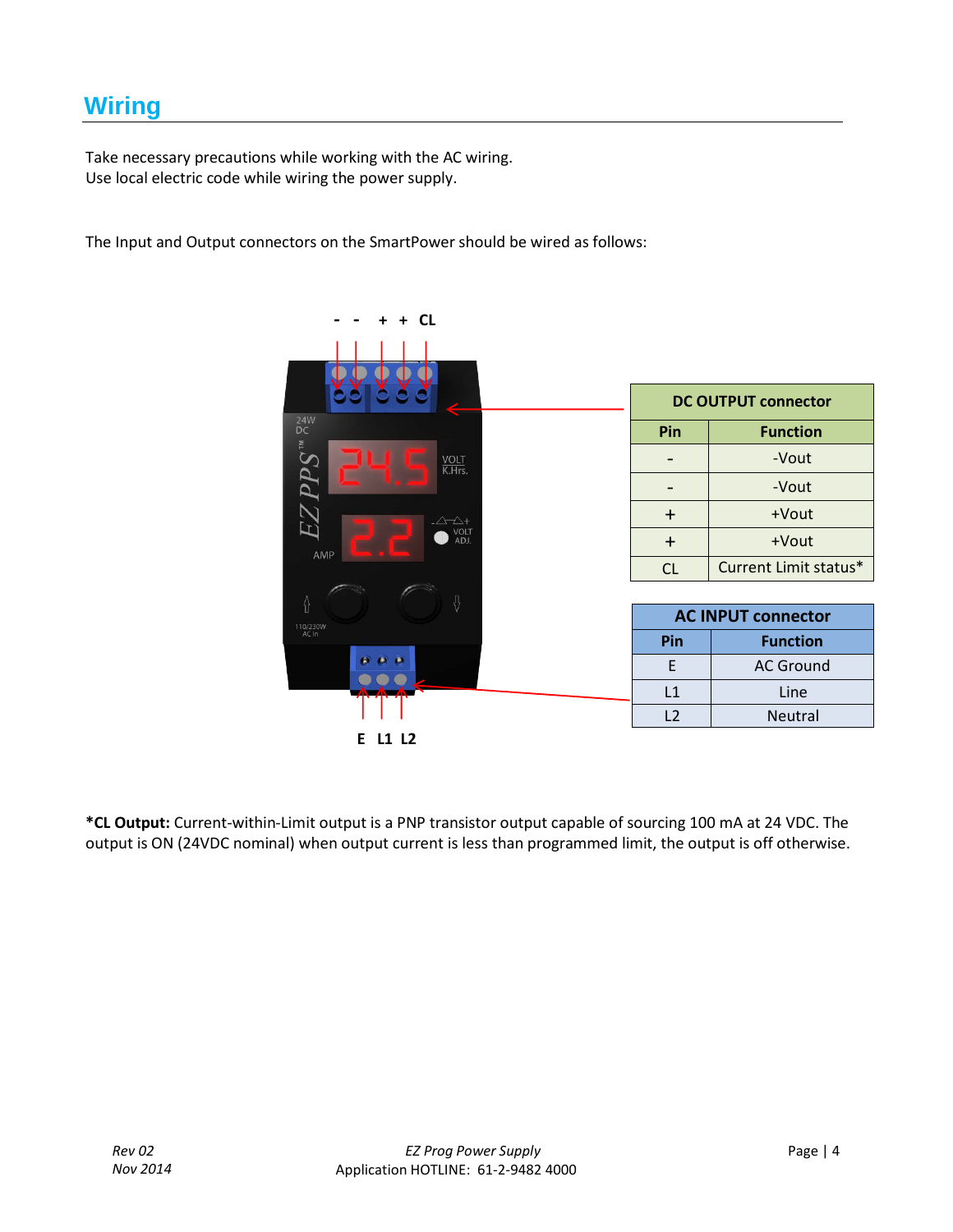## **User Interface**

#### **Normal Display**

The power supply interface provides two displays and two keys for user interaction. Normally, the upper 3-digit display shows voltage, and the lower 2-digit display shows load current in Amperes, as shown below:



#### **Output Voltage Adjustment**

The unit allows output voltage adjustment from 23 to 24.5VDC or 23 to 27VDC depending on model purchased. Use a 2.5mm screwdriver to change potentiometer to adjust the voltage.

#### **Displaying SmartPower Information**

Pressing either of the left or right Push buttons displays SmartPower information. The displays automatically scroll through the parameters and their values and then the unit returns to its normal display of Voltage and Current.

SmartPower information displayed is as follows:

#### **a. Max Output Power (P)**

The first information displayed is the maximum power the unit can provide.

| <b>Upper</b><br><b>Display</b> | <b>Max Power</b> |  |
|--------------------------------|------------------|--|
| 30                             | 30W              |  |
| 60                             | 60W              |  |
| 90                             | 90W              |  |
| 120                            | 120W             |  |
| 240                            | 240W             |  |

| 30 |
|----|
| ρ  |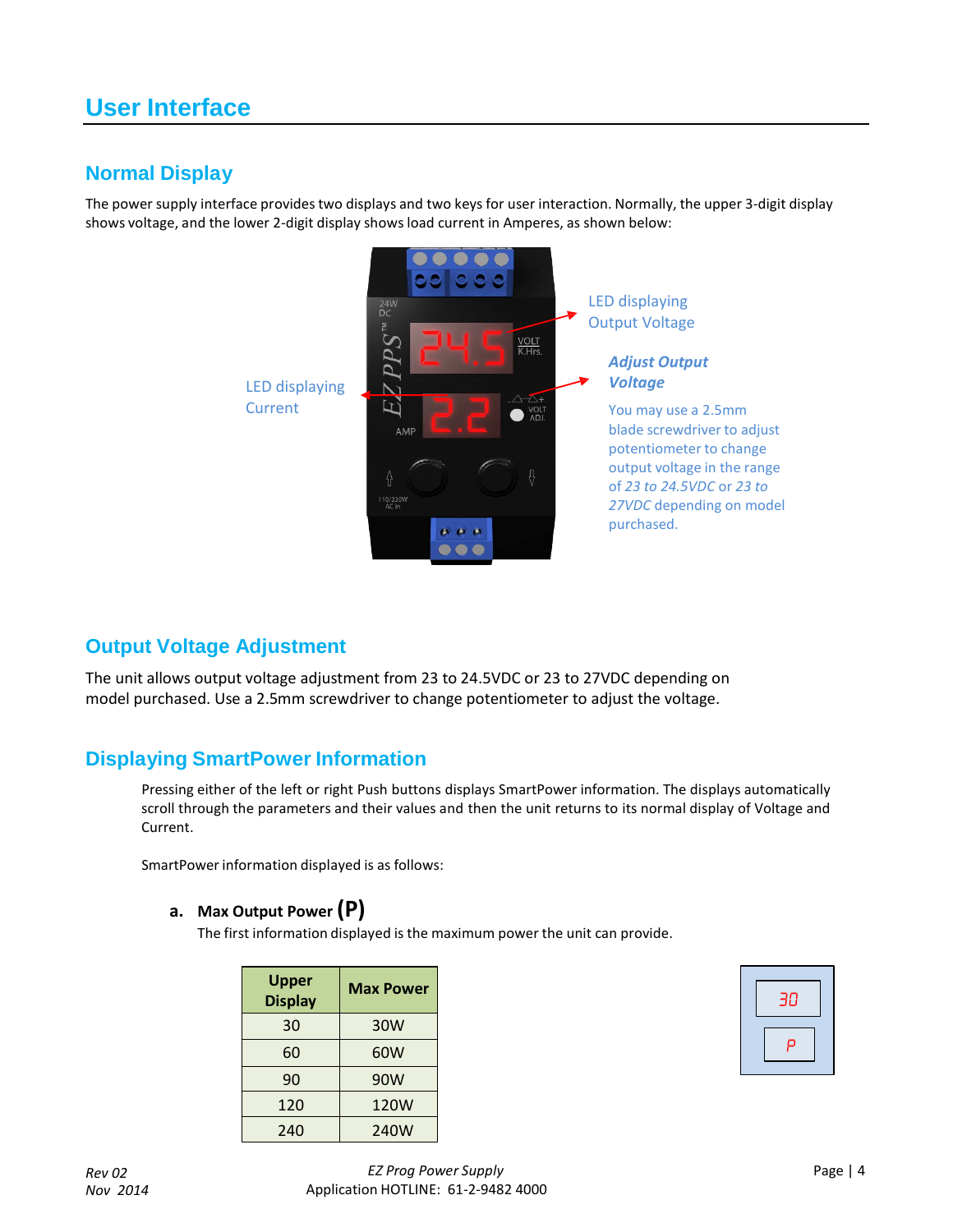#### **b. Peak Current Value Recorded (A)**

This is the overall Peak (maximum) Current recorded since the Power Supply unit has been in operation (or since the last reset of this value). The upper LED displays the current value.

#### *Reset Peak Value*

While the value peak value is being displayed, press right Button to reset the value to 0.

#### **c. Completed Hours of operation (Hr)**

This parameter represents the total number of operation hours of the unit, i.e. the number of hours the Power Supply has been ON. Please note that time is displayed in thousands of hours. Examples:

03.2 represents 3.2 \* 1000 = 3200 Hours

00.1 represents 0.1 \* 1000 = 100 Hours

**Note:** For the initial 99 hours, the unit will display "0.0" on the LED.

#### **d. Remaining Hours of operation (rt)**

The display shows the remaining hours of the unit's expected life. The computation is based on estimated 5 years 24x7 operation of the unit. The unit may last longer than the estimated life. Please note that time is displayed in thousands of hours. Eg:

01.5 represents 1.5 \* 1000 = 1500 Hours 00.1 represents 0.1 \* 1000 = 100 Hours

**e. Firmware Revision Number (r)**

The version number of the firmware installed on the Power Supply is displayed here. Eg: 1.0

#### **Current Limit Programming mode**

Current limit controls the **CL** output on the top connector of the unit. The CL output is a PNP transistor output capable of sourcing **100mA** at **24VDC.** The transistor is **ON** when the load current is below the Current Limit. Transistor is **OFF** when load current exceeds the programmed current limit.

To program or edit current limit, **press both buttons simultaneously once.** The unit would switch the display from normal to Current Limit Programming mode (the unit continues to provide power output). The upper display would show **CL** and the lower LED display shows existing Current Limit value for the unit. Pressing the left button increases the value while pressing the right button decreases the value of Current Limit.